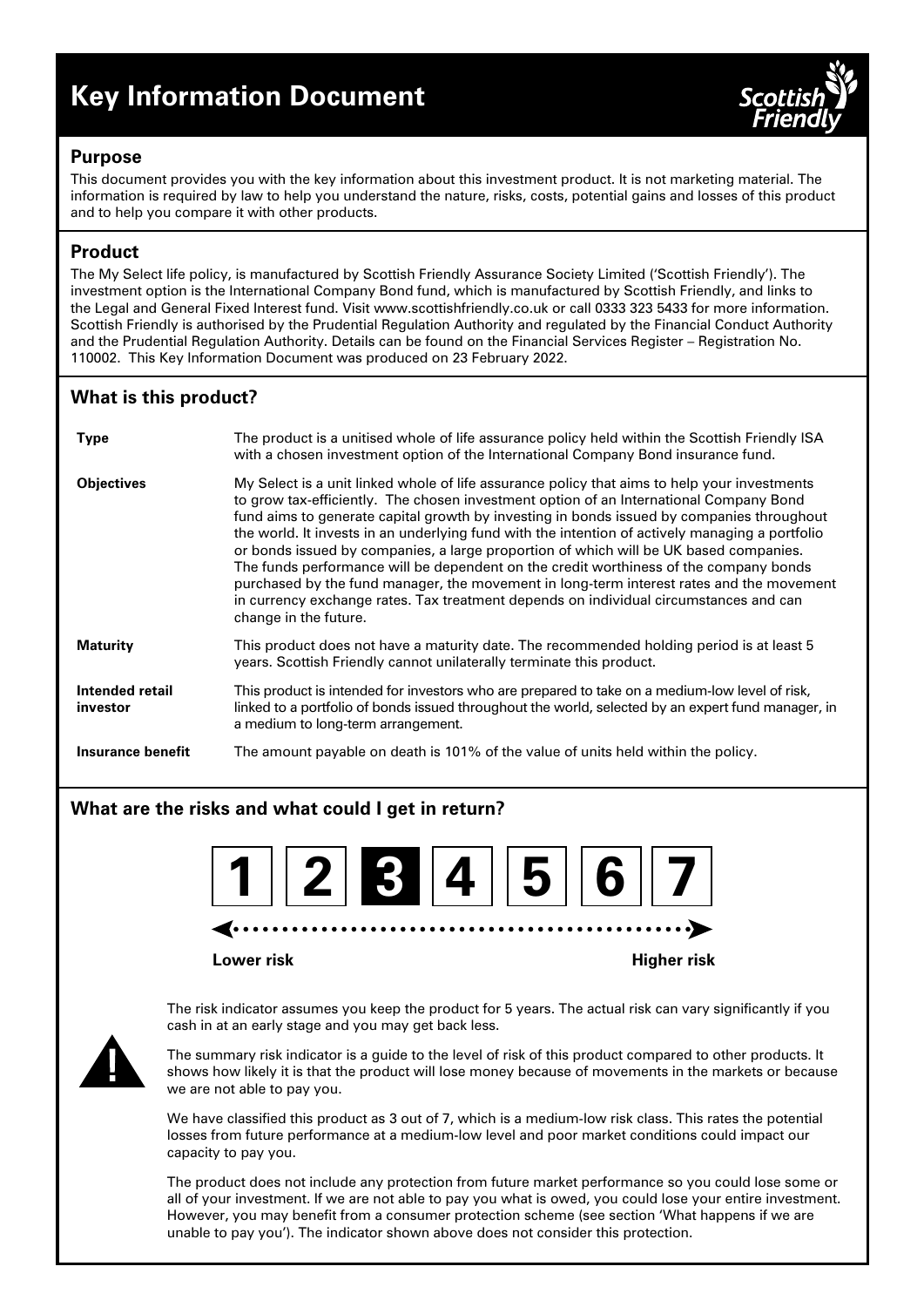| <b>Performance scenarios</b> |                                                                 |                     |                     |                                            |  |  |
|------------------------------|-----------------------------------------------------------------|---------------------|---------------------|--------------------------------------------|--|--|
| Investment                   | £10,000                                                         | 1 Year              | 3 Years             | 5 Years<br>(Recommended<br>holding period) |  |  |
| <b>Survival scenarios</b>    |                                                                 |                     |                     |                                            |  |  |
| <b>Stress</b>                | What you might get back after costs<br>Average return each year | £7,131<br>$-28.69%$ | £8,222<br>$-6.32\%$ | £7,811<br>$-4.82%$                         |  |  |
| <b>Unfavourable</b>          | What you might get back after costs<br>Average return each year | £9,680<br>$-3.20%$  | £9.987<br>$-0.04%$  | £10.516<br>1.01%                           |  |  |
| <b>Moderate</b>              | What you might get back after costs<br>Average return each year | £10,366<br>3.66%    | £11,243<br>3.98%    | £12,243<br>4.13%                           |  |  |
| Favourable                   | What you might get back after costs<br>Average return each year | £11,087<br>10.87%   | £12,640<br>8.12%    | £14,237<br>7.32%                           |  |  |
| <b>Death scenario</b>        |                                                                 |                     |                     |                                            |  |  |
| Upon death                   | What your beneficiaries might get back<br>after costs           | £10,470             | £11,355             | £12,365                                    |  |  |

This table shows the money you could get back over the next 5 years, under different scenarios, assuming that you invest £10,000. The scenarios shown illustrate how your investment could perform. You can compare them with the scenarios of other products. The scenarios presented are an estimate of future performance based on evidence from the past on how the value of this investment varies, and are not an exact indicator. What you get will vary depending on how the market performs and how long you keep the product. The stress scenario shows what you might get back in extreme market circumstances, and it does not take into account the situation where we are not able to pay you.

The figures shown include all the costs of the product itself. The figures do not take into account your personal tax situation, which may also affect how much you get back. Your maximum loss would be that you lose all of your investment.

# **What happens if Scottish Friendly is unable to pay out?**

If you buy a policy with Scottish Friendly and we cannot pay the full amount due, you may be entitled to compensation under the Financial Services Compensation Scheme. The maximum level of compensation for claims against firms declared in default is 100% of the claim with no upper limit.

# **What are the costs?**

The Reduction in Yield (RIY) shows what impact the total costs you pay will have on the investment return you might get. The total costs take into account one-off, ongoing and incidental costs.

The amounts shown here are the cumulative costs of the product itself, for three different holding periods. They include potential early exit penalties. The figures assume you invest £10,000 at outset. The figures are estimates and may change in the future.

#### **Table 1: Costs over time**

The person selling you or advising you about this product may charge you other costs. If so, we will provide you with information about these costs and show you the impact that all costs will have on your investment over time.

| E10,000                     | 1 year  | 3 years | If you cash in after If you cash in after If you cash in after 5 years<br>(the recommended holding<br>period) |
|-----------------------------|---------|---------|---------------------------------------------------------------------------------------------------------------|
| <b>Total costs</b>          | £249    | £709    | £1,214                                                                                                        |
| Reduction in Yield per year | $2.5\%$ | $2.1\%$ | 2.0%                                                                                                          |